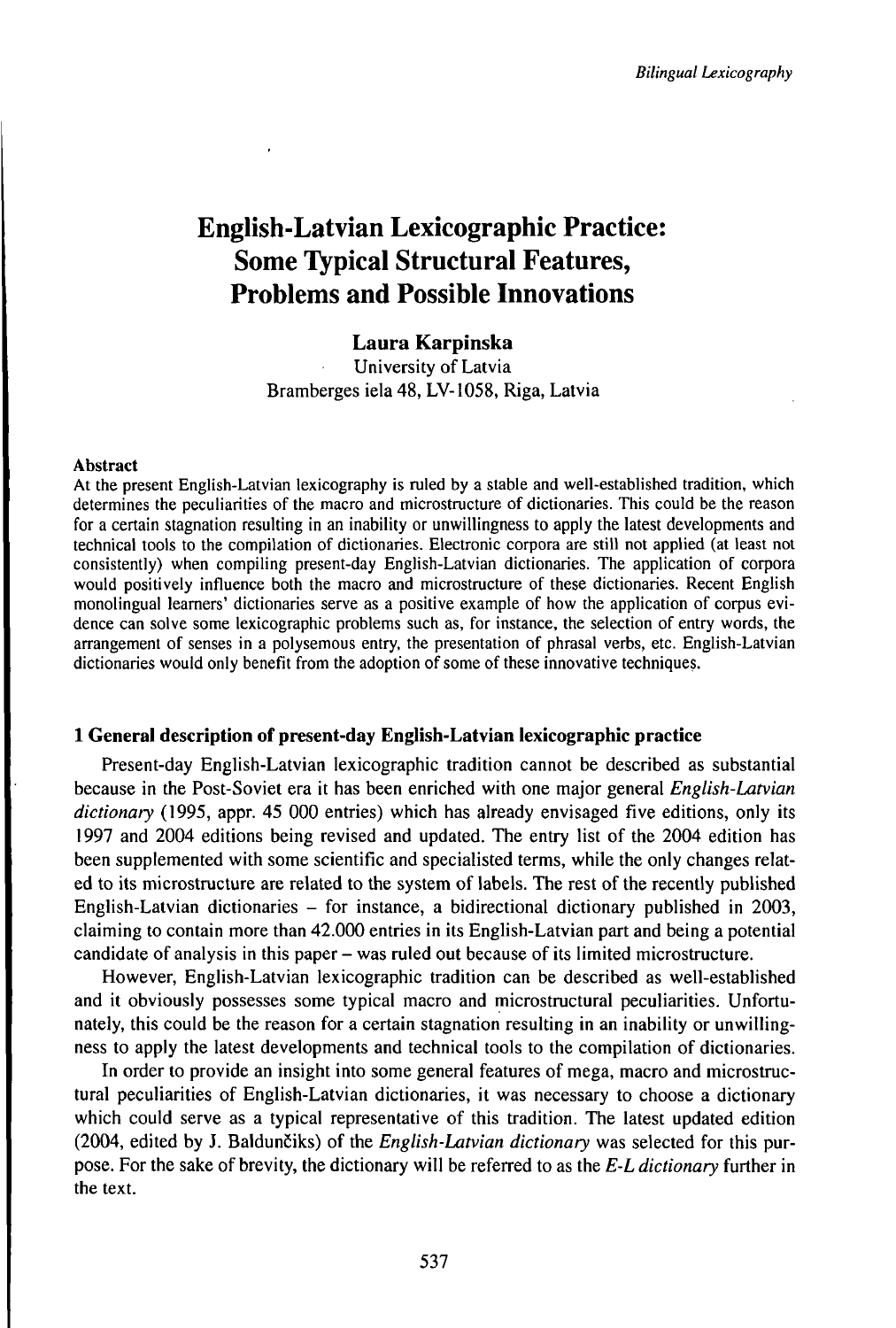# **2 Typical megastructural elements of English-Latvian dictionaries**

• Megastructural peculiarities, offering the most general insight into the structure of E-L dictionaries, will be discussed first. The *E-L dictionary* (2004) demonstrates a front matter layout which might be defined as typical of E-L dictionaries – it consists of a *Preface*, the *English alphabet,* a list of *IPA symbols, Abbreviations (labels) used in the dictionary* and a *Guide to the use of dictionary entries.* 

The back matter contains a list of *Geographical names, Personal names* (both with pronunciations), a list of *Common abbreviations* (enriched in the 2004 edition), and a list of English *irregular verbs* (all in all covering nearly 60 pages). E-L dictionaries traditionally do not contain any middle matter.

It should be noted that numerous appendices are gradually going out of date in monolingual lexicography because this information is more and more often integrated in the A-Z section of dictionaries (Landau 2001: 149). Perhaps, in the future English-Latvian lexicography will adopt this practice, especially concerning the lengthy back matter.

#### **3 Macrostructural peculiarities of English-Latvian dictionaries**

Mary Hass in her list of desiderata for bilingual dictionaries states that in them "the coverage of the source language lexicon is complete" and also adds that they typically include some special vocabulary items, such as scientific terms (quoted in Landau 2001: 11). Perhaps, in slightly different words, the same is stated in the Preface to the *E-L dictionary* which claims to have enriched its macrostrcture by the inclusion "of new terms relating to science and technology, politics, economy and law, etc." *(E-L dictionary* 2004: 6).

#### **3.1 Selection of entry words**

A typical feature of the macrostructure of E-L dictionaries is a certain arbitrariness in the choice of entry words. Even the most recent *E-L dictionary* does not specify the criteria and methods ofentry selection, which means that electronic corpus data have not been applied in the compilation of the dictionary.

Frequency counts are probably among the most important tools used for building the macrostructure of the dictionary because they help in deciding which words should be included in the dictionary. If the frequency count is low even in a large corpus, it might be logical to leave the word out. However, it should be noted corpus size is not the only important criterion which determines its quality. As Biber et al. rightly point out "a corpus restricted to any one register will not represent language use in other registers" (Biber, et al. 1998: 34). This aspect should definitely be taken into account when choosing a corpus to be applied in revising the macrostructure of a general bilingual dictionary. A properly applied frequency test would probably introduce significant changes in the entry list of existing E-L dictionaries. Many encyclopaedic, scientific and specialized field entries would be crossed out, as well as some rarely used derivatives. Conversely it is clear that the inclusion of these vocabulary items seems to be a typical feature of E-L lexicography. This leads to the conclusion that the important task of updating and revising the macrostructure of future E-L dictionaries should be performed with great care and consideration.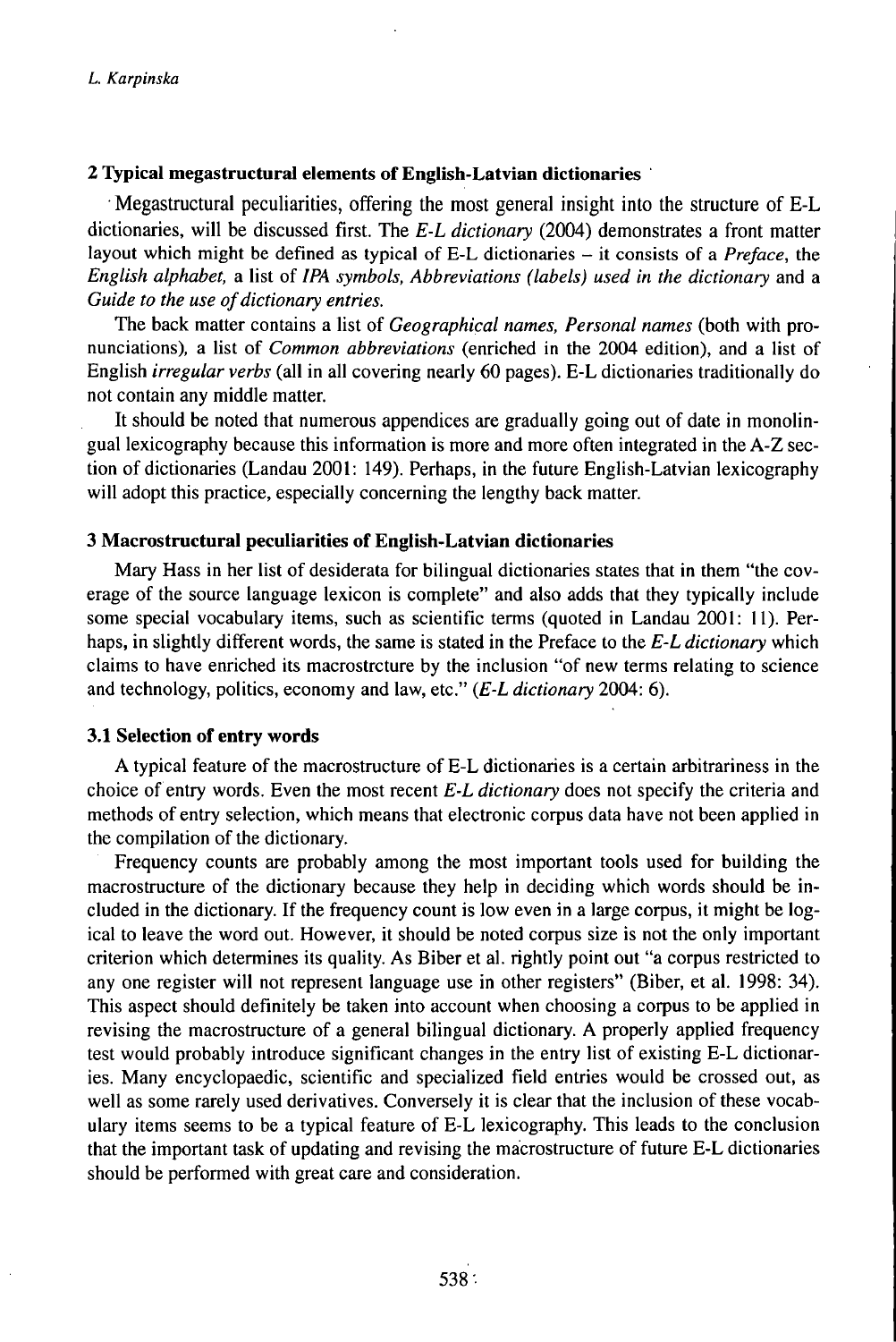#### **3.2 Presentation of homonyms**

The treatment of lexical homonyms appears to be a well established and consistently applied macrostructural feature of E-L dictionaries. In comparison with *LDOCE* and *OALD* where words such as **bat** in the senses of "golf club" and "nocturnal flying mammal" appear in the same entry and might potentially be confusing, being semantically unlinked, E-L dictionaries stick to the presentation of homonyms in separate entries:

(1) bat<sup>a</sup> *n* sikspārnis  $(...)$  ("flying mammal")

**bat<sup>b</sup>** I *n* 1. runga; nOja; 2. *{kriketa, beisbola)* nOja (...) ("(cricket, baseball) club") II <sup>v</sup> [at]sist ar nūju ("to hit the ball with a bat") *(E-L dictionary* 2004: 96)

On the other hand, in E-L dictionaries various parts of speech appear in the same entry, which again has not been put into practice in the above mentioned English Learner's dictionaries. So obviously, these two types of dictionaries use different approaches to homonymy, and the question is – which of them is more appropriate from the user's perspective?

# **4 Microstructure: its typical components and characteristic features**

In order to shed light on the microstructural features of E-L dictionaries, one has to start with a general description of an entry. Here E-L dictionaries demonstrate an approach which is typical of bilingual dictionaries. Depending on the nature of the headword, the entry consists of some or all of the following components: 1) the entry word plus any alternative spellings; 2) IPA pronunciation; 3) indication of parts of speech arranged in a concrete order; 4) grammatical and semantic information; 5) style and usage indicated with the help of labels; 6) translation of various senses of the entry word, often several synonyms are provided;  $7)$  occasional exemplification of usage, including collocates; 8) phrasal verbs and most idioms appear in separate sections at the end of the entry.

It should be pointed out that this layout generally corresponds to the description of typical structure of the dictionary, including bilingual dictionary entries described by such authors as Haas (in Landau, 2001: 11), Atkins (in Ilson, 1986: 16), Whitcut (in Ilson 1986: 75). However, only a closer look at the selected *E-L dictionary* would reveal some typical features of its microstructure and enable one to draw conclusions about the peculiarities of the dictionary as of well as the entire present-day English-Latvian lexicographic practice.

When describing a typical entry structure, one of the most difficult tasks is to select sample entries because they come in different lengths and shapes - verb, noun, adjective, gram*matical word* entries - show different structural features. Therefore no attempt will be made to cover the whole spectrum of entry types, but some general overruling tendencies will be singled out.

#### **4.1 Variety of entry words**

A few microstructural features which also affect also the macrostructure of the dictionary will be touched upon first. The entry words in the E-L dictionary appear in their canonical forms, for instance, **be, child,** etc., but as a user-friendly dictionary, it also provides entry forms like **is, are,** was, **children,** etc. indicating a cross reference to the canonical form. Spelling variants also appear as separate entries, British spelling being the dominant and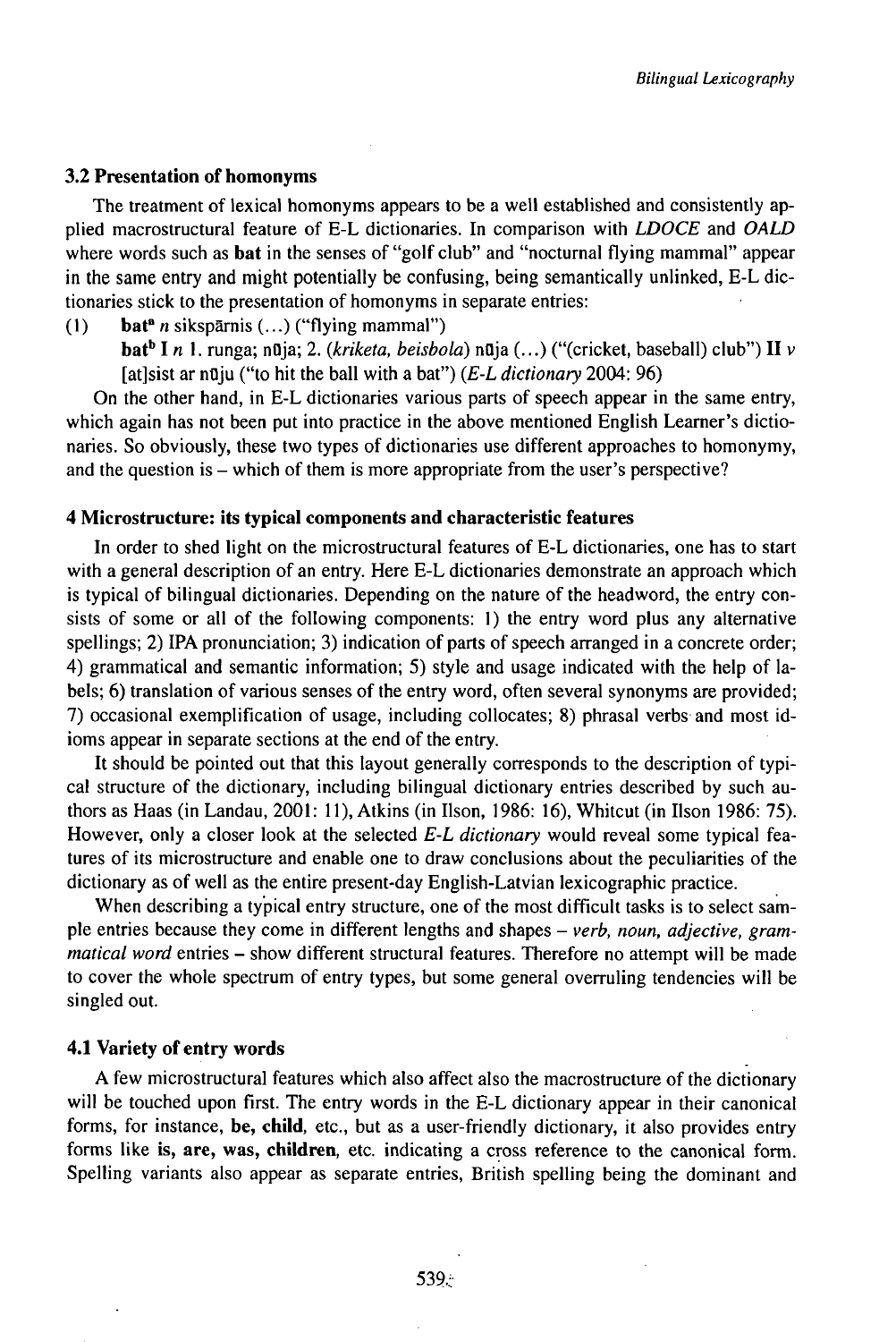American provided only to give a cross reference. Another fundamental principle of this dictionary is the absence of *run-on entries,* except for phrasal verbs and idioms. All derivatives and compounds are given headword status. This approach is generally approvable in the sense that it eliminates the situations when semantically important words are not listed as main entries and do not receive proper treatment. On the other hand, this can lead to the inclusion of some rare derivatives which, according to Landau, "enhance one's entry count and is an unfortunate waste of space" (Landau 2001: 102).

#### **4.2 Grammar labels and their arrangement**

When dealing with numerous lexical items belonging to more than one word  $-$  class, the compilers of the dictionary have put them in one entry and arranged them in a strict order: *noun, verb, adj, adv, pron, etc.* This system has its positive and negative aspects - it looks strict and reliable, but on the other hand, it can result in lengthy entries and even ridiculous situations when, for instance, even though the word is usually used as an adjective, a comparatively insignificant noun sense starts the entry:

(2) **literal I** *n* 1. iespiedklūda; **II** *adj* 1. burtisks; in the  $\sim$  sense burtiska nozīmē; 2. precīzs; pareizs; (par *tulkojumu*) burtisks

The noun sense "typographical error", which starts the entry, is comparatively rarely used and is even not included in many modern dictionaries.

In English-Latvian dictionaries grammatical labels are usually reduced to part-of-speech labels providing some basic information about the syntactic operation of a lexical item and accordingly playing an important role in the entry structure. This dictionary is not an exception. The *E-L dictionary* gives fair treatment to grammatical labels, but it does not indicate transitivity or other syntactic properties of verbs. However, this is compensated by providing explanatory notes, which contain typical collocates:

(3). **leak II** <sup>v</sup> 1. sQkties; tecSt; 2. izpaust *{informuciju,faktus)*

Accordingly, the first sense, "of a liquid, to get through a small hole" being intransitive, is not supplied with any additional information, while the second one "deliberately reveal" is supplied by two typical collocates "*information, facts*". The countability of nouns is not indicated either. It is obvious that some minor changes should be introduced into the system of grammar labels.

#### **4.3 Various types of usage labels**

As to the broad spectrum of "usage labels" in E-L dictionaries, *geographical* and *specialistedfield* labels cause no problems. As to *temporal* labels, there also seem to be no difficulties as there is only one temporal label used *(obsolete),* accordingly there is no confusion related to distinguishing among *obsolete, archaic, old-fashioned,* etc. Speaking about *stylistic* labels, the *E-L dictionary* provides various slang labels like *American sl, British sl, student sl,* as well as *derogatory.* Whereas previous editions (1995 and 1997) demonstrate inconsistencies in the treatment of such sensitive vocabulary items such as terms of insult, especially pejorative words referring to racial groups, e.g., *coon, dago, frog, kike, nigger,* which have gradually become more serious offences, the 2004 *E-L dictionary* shows a positive tendency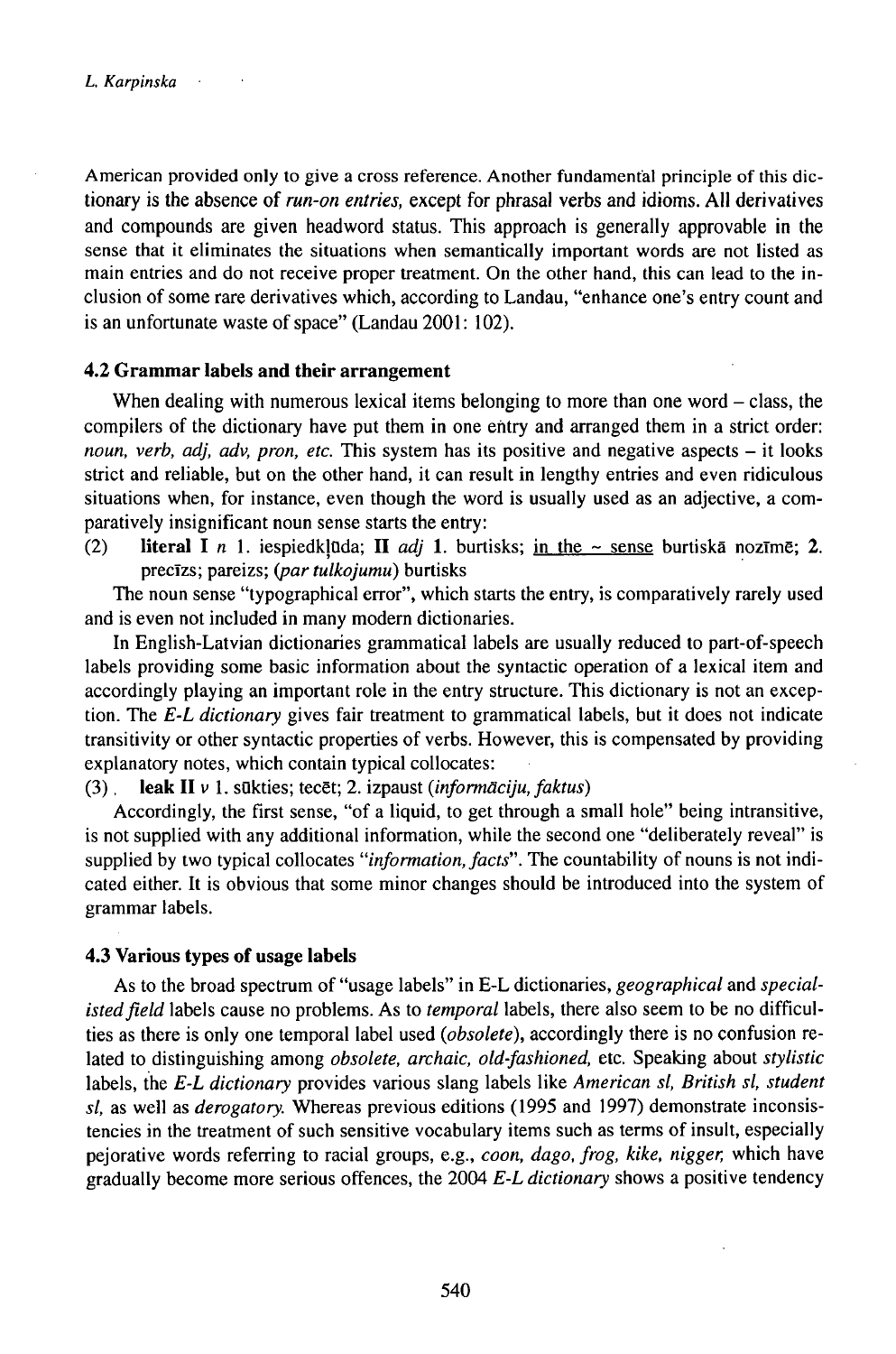towards <sup>a</sup> more careful treatment of this sensitive layer of vocabulary - all these words are labelled as derogatory or slang plus derogatory. Consequently translations are appropriately chosen from the respective layer of vocabulary, which altogether manifests a descriptive, yet appropriately labelled approach.

# **4.4 The order of senses**

The task of the lexicographer is not only to choose which senses of the entry word should be included but also to arrange them according to relevance and frequency of usage. The arrangement of a senses of polysemous words in E-L dictionaries often demonstrates a lack of a systematic approach  $-$  it is neither historical, hor determined by frequency of usage or relevance. The overall impression is quite chaotic, even the 2004 dictionary seems to show no considerable improvement in this aspect. Nowadays, it is possible to determine the relative frequencies of senses and accordingly put their translation equivalents in appropriate order by applying corpus evidence. The leading English learners' have dictionaries I have already successfully used corpora in this way. Concordance lists prove to be a great tool in finding typical collocates and linking them to the senses of the word. However, drawing conclusions about the arrangement of these senses is still the lexicographer's job.

#### **4.5 Grammatical peculiarities of phrasal verbs**

Phrasal verbs, as a rule, are placed at the end of the entry. On the whole, in E-L dictionaries they are adequately treated, though some additional grammatical information could be wished for. Phrasal verbs can be transitive and intransitive, separable and inseparable. Even though this aspect is so relevant in usage, it has not been carefully treated in E-L dictionaries so far English Learners' dictionaries as *OALD* and *LDOCE,* for example, show the transitivity and separability of phrasal verbs in a very clear way. *OALD* distinguishes among four variants of **put down,** namely, the intransitive **put down,** two transitive separable **put**  $\mathbf{S} \mathbf{b} \leftrightarrow \mathbf{down}$ , put  $\mathbf{sth} \leftrightarrow \mathbf{down}$  and two transitive inseparable structures put sb down, put sth **down.** The *E-L dictionary* provides eight senses of the phrasal verb, specifying the subject of the verb in intransitive senses: (par lidmastnu) nolaisties, ((of an aircraft) to land), and specifying the object in transitive: *apspiest (nemierus),* (crush a rebellion). Nothing is said about the separability of the phrasal verb in some of its senses. This leads to the conclusion that the E-L dictionary helps in the understanding of phrasal verbs but does not provide much assistance in their usage.

#### 5 Conclusions

English-Latvian lexicographic practice shows some traditional features. However, it is clear that it would only benefit from the application of some new approaches as well as corpus evidence in the process of compilation – both at the macro and microstructural level. The selection of entry words and arrangement of senses in polysemous entries should be revised first.

and a strategic con-